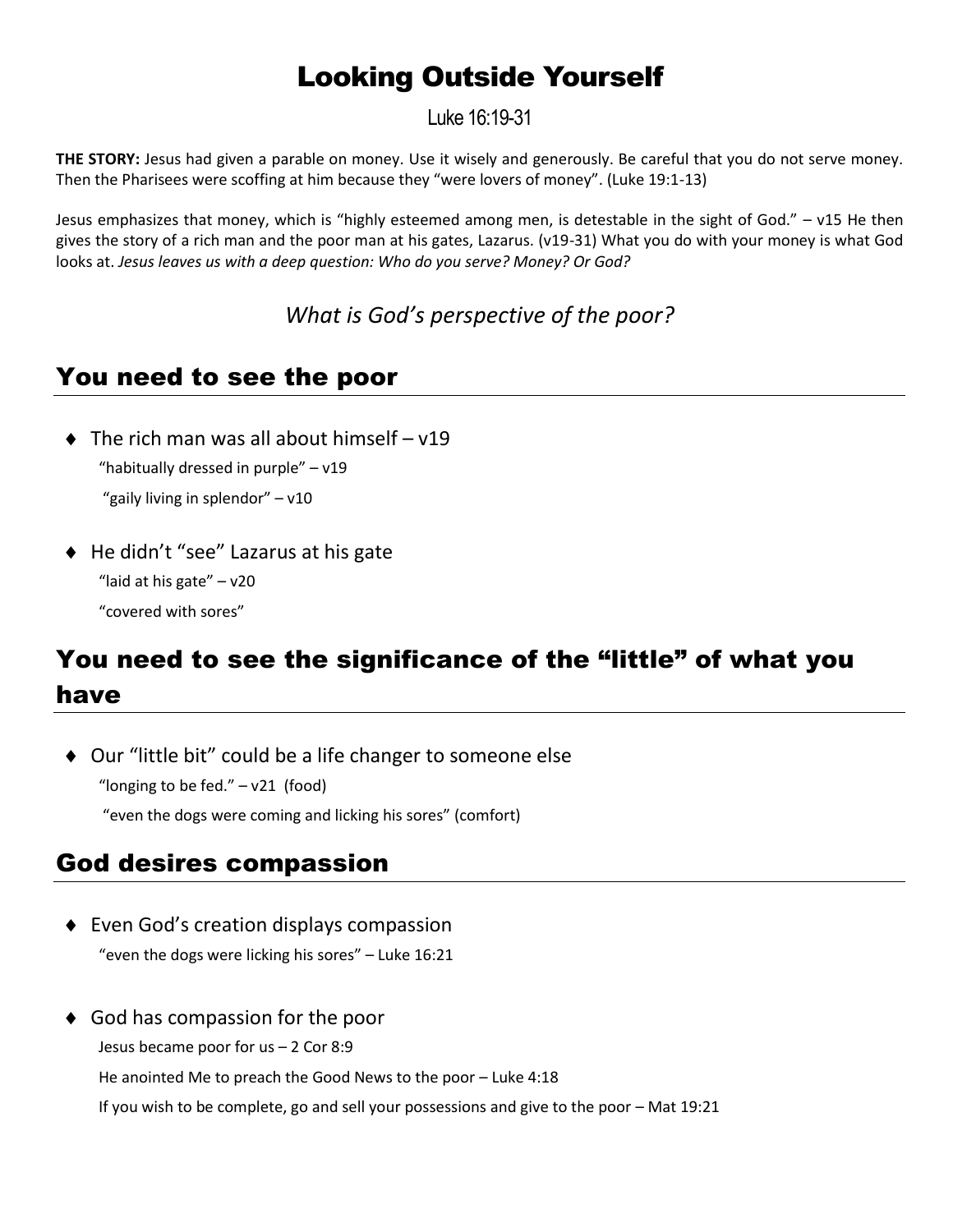For he will deliver the needy when he cries for help, the afflicted also, and him who has no helper. He will have compassion on the poor and needy, and the lives of the needy he will save. He will rescue their life from oppression and violence, and their blood will be precious in his sight; - Psalm 72:12-14

#### ◆ God identifies with the poor

"he who is gracious to the needy honors Him" – Prov 14:31

"For I was hungry, and you gave Me something to eat; I was thirsty, and you gave Me something to drink; I was a stranger, and you invited Me in; naked, and you clothed Me; I was sick, and you visited Me; I was in prison, and you came to Me." – Mat 25:34-36

#### ◆ God instructs us to care for the poor

Sell your possessions and give to charity – Luke 12:33 (Jesus)

when you give a reception, invite the poor, the crippled, the lame, the blind – Luke 14:13 (Jesus)

"Is this not the fast which I choose… To loosen the bonds of wickedness, to undo the bands of the yoke, and to let the oppressed go free and break every yoke? – Isaiah 58:6

"Is it not to divide your bread with the hungry and bring the homeless poor into the house; when you see the naked, to cover him; and not to hide yourself from your own flesh? – Isaiah 58:7

#### There are special blessings for those who care for the poor

"Then your light will break out like the dawn, and your recovery will speedily spring forth; and your righteousness will go before you; The glory of the LORD will be your rear guard.

"Then you will call, and the LORD will answer; You will cry, and He will say, 'Here I am.' 10 And if you give yourself to the hungry and satisfy the desire of the afflicted, then your light will rise in darkness and your gloom will become like midday. 11 "And the LORD will continually guide you, and satisfy your desire in scorched places, and give strength to your bones; and you will be like a watered garden, and like a spring of water whose waters do not fail. -Isaiah 58:8-11

Happy is he who is gracious to the poor. – Proverbs 14:21

He who is generous will be blessed, for he gives some of his food to the poor. – Proverbs 22:9

One who is gracious to a poor man lends to the LORD, and He will repay him for his good deed. – Proverbs 19:17

He who gives to the poor will never want, but he who shuts his eyes will have many curses. – Proverbs 28:27

#### ◆ There are curses for those who ignore the poor

He who gives to the poor will never want, but he who shuts his eyes will have many curses. – Proverbs 28:27 He who shuts his ear to the cry of the poor will also cry himself and not be answered. – Proverbs 21:13

#### ◆ Jesus will judge the poor

He will not judge by what His eyes see, nor make a decision by what His ears hear; but **with righteousness He will judge the poor**, and decide with fairness for the afflicted of the earth; and He will strike the earth with the rod of His mouth, and with the breath of His lips He will slay the wicked. – Isaiah 11:3-4